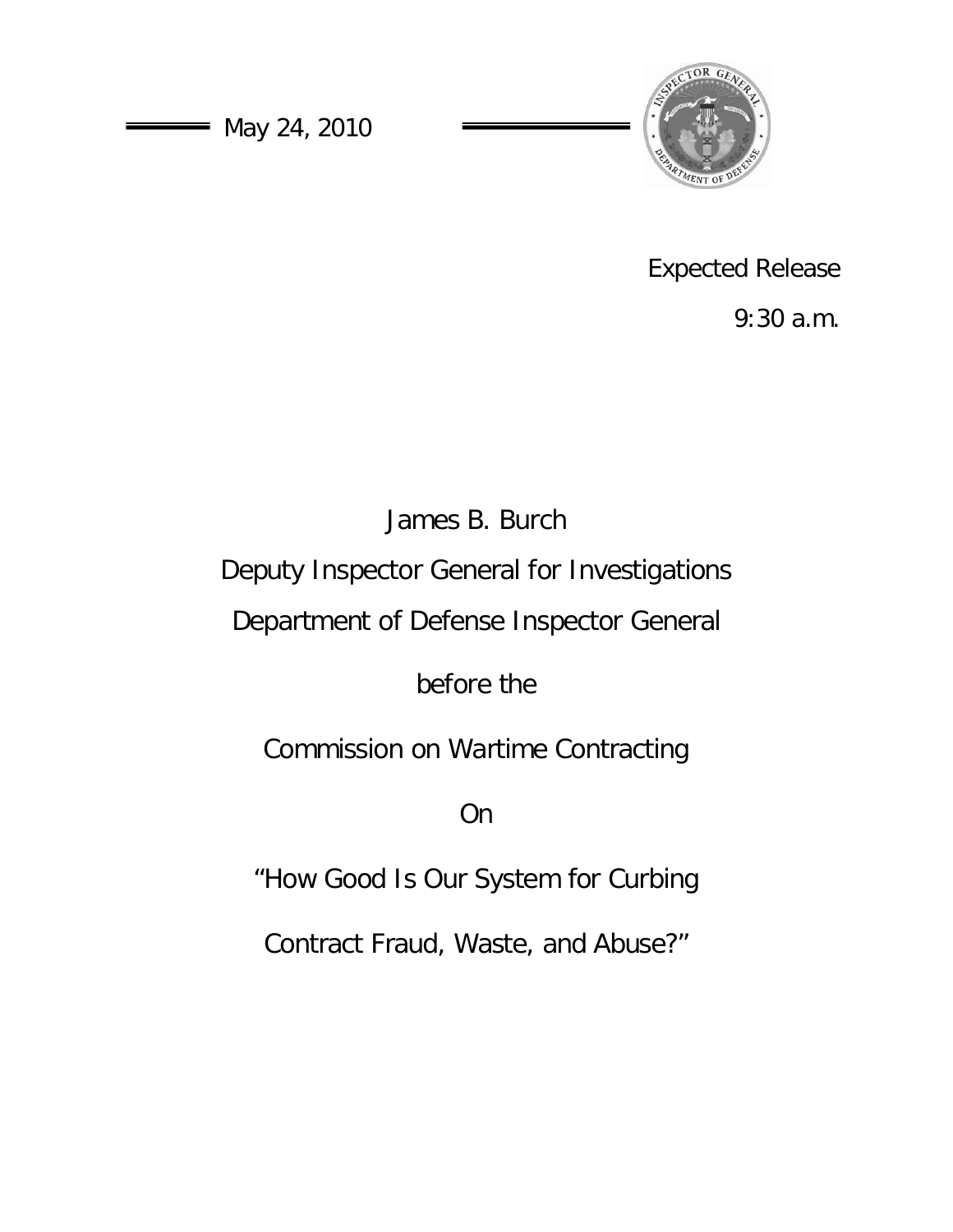Chairman Thibault, Chairman Shays, and members of the Commission, good morning and thank you for the opportunity to appear before you on behalf of the Department of Defense Office of Inspector General.

Investigations and audits of activities relating to Operation Iraqi Freedom and Operation Enduring Freedom are the DoD IG's top priority. The Defense Criminal Investigative Service (DCIS), the criminal investigative arm of DoD IG, has been engaged in investigations involving DoD operations in Iraq, Kuwait, and Afghanistan in Southwest Asia (SWA) since the start of the war. Additionally, DCIS has committed resources to the International Contract Corruption Task Force (ICCTF) since 2006 in an effort to maximize interagency efforts to effectively investigate and prosecute criminal cases involving Southwest Asia. Our current in-theater workforce consists of 15 DCIS special agents and 1 administrative assistant who have deployed in support of Overseas Contingency Operations (OCO) efforts. These special agents and support staff serve as forwarddeployed elements supporting DCIS' investigative commitment in SWA.

#### **ICCTF**

Cooperation and mutual support were evident during the early deployments of agents from separate law enforcement entities (military investigators, inspectors general, and the FBI); however, formalization of this cooperation through formation of the ICCTF and its main operational body, the Washington, D.C.-based Joint Operations Center (JOC), has resulted in a effective fraud and corruption fighting team. The ICCTF, an outgrowth of the National Procurement Fraud Task Force, was designed to encourage organizations to approach international corruption and procurement fraud investigations in a cooperative, collective manner. ICCTF consists of the following members: the Defense Criminal Investigative Service; the FBI; U.S. Army Criminal Investigation Command's Major Procurement Fraud Unit; the Department of State, Office of Inspector General; the United States Agency for International Development, Office of Inspector General;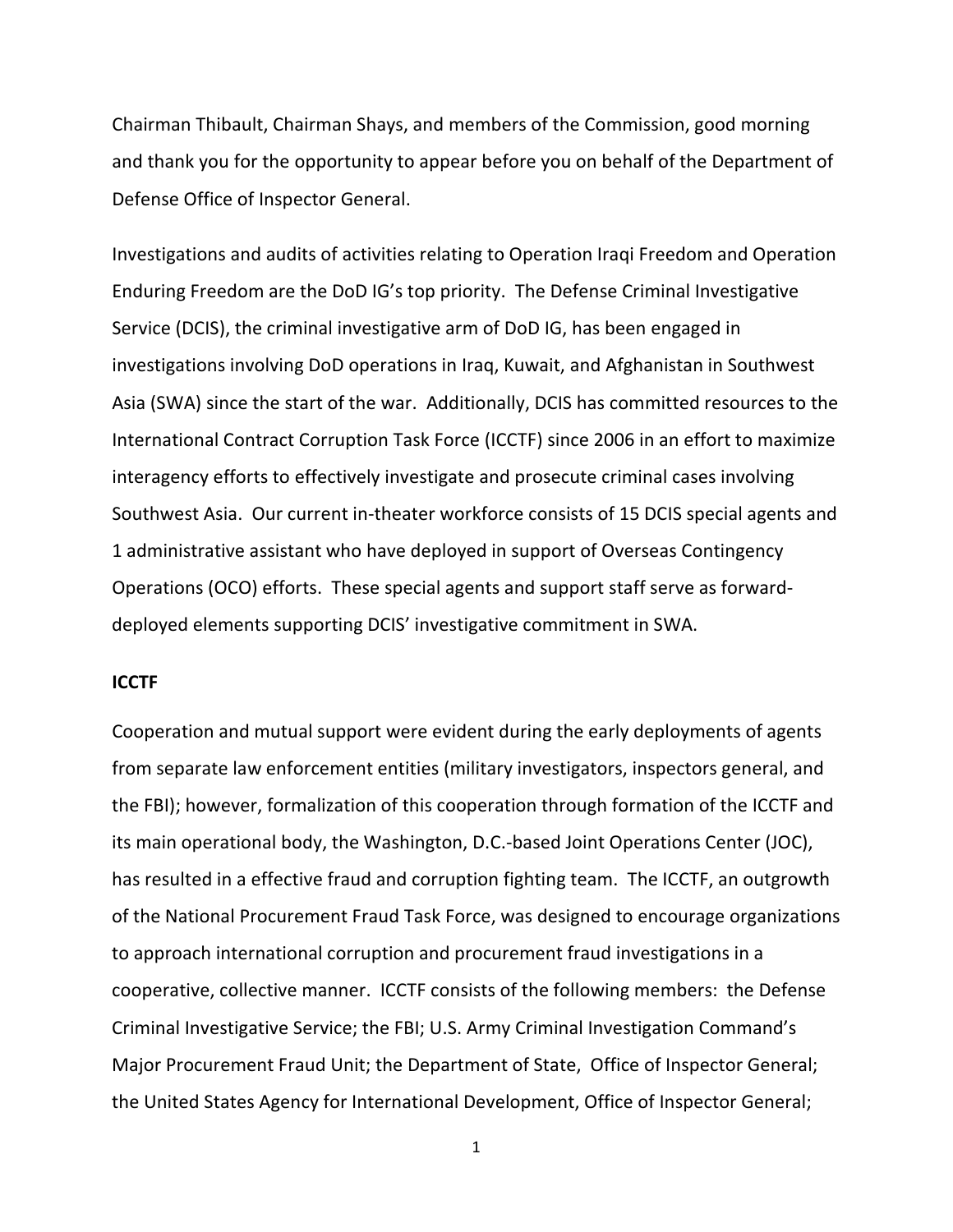the Special Inspector General for Iraq Reconstruction; the Special Inspector General for Afghanistan Reconstruction; the Naval Criminal Investigative Service; and the Air Force Office of Special Investigations.

The mission of the ICCTF is to deploy criminal investigative assets worldwide to detect and investigate corruption and contract fraud, and to successfully prosecute offenders. This task force is led by a Board of Governors consisting of senior agency representatives. The task force's Joint Operations Center (JOC) focuses on collecting and sharing criminal intelligence of potential relevance to ICCTF operations. The JOC coordinates intelligence-gathering, de-conflicts case work and deployments, disseminates intelligence, and provides analytic and logistical support for the ICCTF agencies.

The ICCTF model has been effective because agencies have remained committed to working together and supporting one another's efforts. This is especially important in a high risk environment. Resource intensive cases and mobility restrictions make it exceptionally difficult for investigative organizations to function in an autonomous manner. Collaboration is key. The ICCTF model has brought laudable results and has been efficient. Duplication of efforts is avoided, relevant information and intelligence is distributed to all ICCTF members, resources (e.g., technical assistance, forensics, and polygraph support) are shared, and agents do not hesitate to assist one another. The level of cooperation is unprecedented.

### **CONTINGENCY CONTRACTING**

Although the ICCTF concept has been successful, DoD IG continues to identify issues specific to contracting in a war zone that have resulted in increased potential for fraud, waste, and abuse. Most examples result from the need to engage in contingency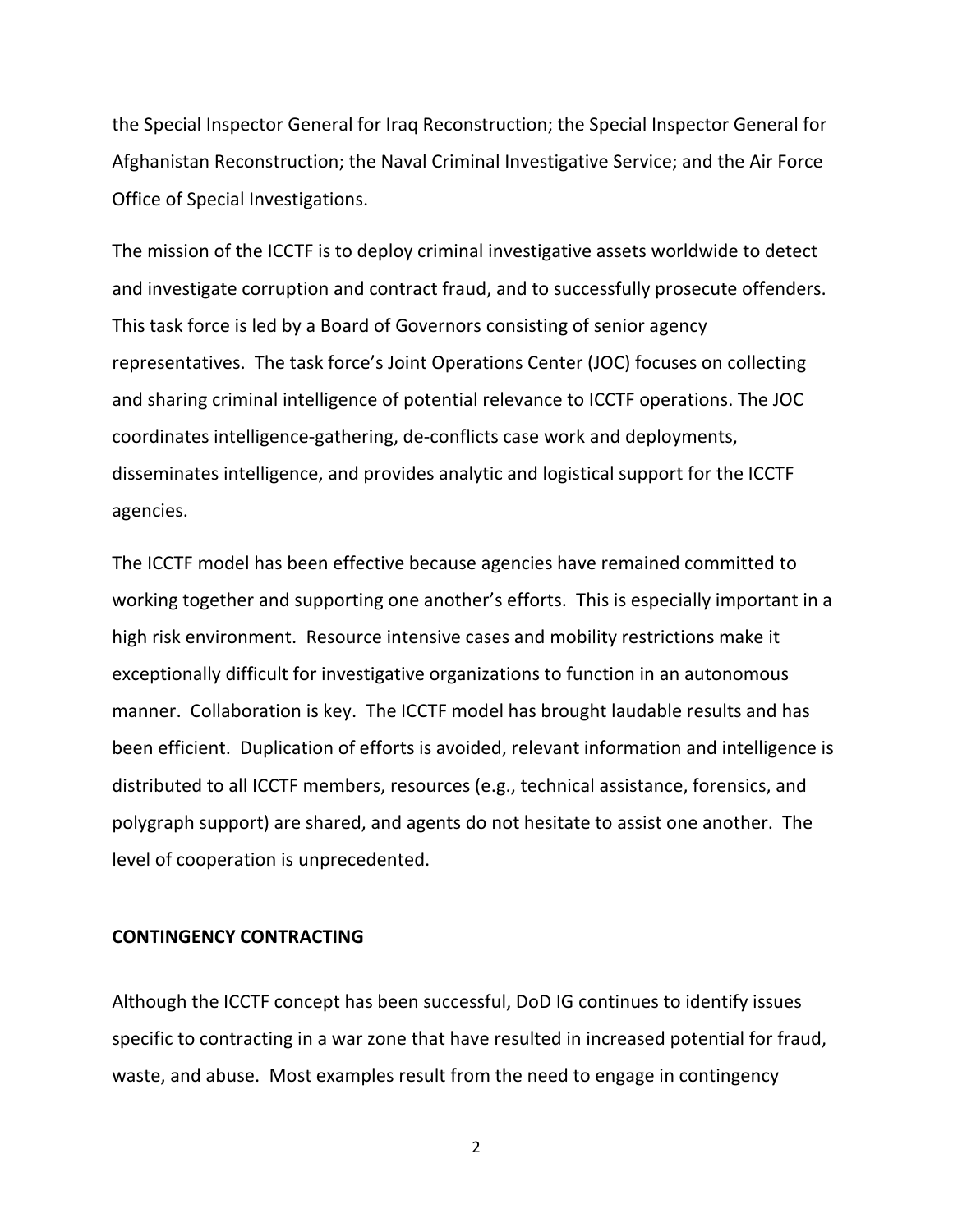contracting and its inherent reduced oversight. From inception of the Overseas Contingency Operations, military and civilian contract administration personnel engaged in contingency contracting, which was contracting designed to obtain much-needed goods and services as quickly as possible. Contract administrators focused primarily on timely mission accomplishment versus ensuring strict adherence to traditional contract administration procedures, many of which are designed to reduce the risk of corruption and abuse. When engaging in contingency contracting, administrators typically do not consider the risk of increased levels of fraud resulting from lower levels of oversight, as the mission is to provide goods and services as promptly as possible. When left unchecked, this mind set can become pervasive to the extent contract administrators begin to view oversight responsibilities as unwelcome burdens conflicting with their ability to effectively perform their duties. This factor has been especially prevalent when exploring allegations of corruption and abuse related to funds administered via the Commander's Emergency Response Program (CERP), which was designed to fund development of local programs and institutions.

CERP funds are appropriated through the DoD and allocated through each major command's sector of operations in Iraq and Afghanistan. The CERP is intended to bolster local economies through construction of much needed roads and facilities to support the development and expansion of the Iraqi and Afghan government and organizations. Up to \$500,000 for small-scale projects can be allocated to individual CERP projects, and CERP beneficiaries often receive payments in cash. A small number of projects exceeding \$500,000 can be approved by the appropriate contract command as designated by CENTCOM.

DoD IG has identified occasions whereby soldiers with limited contracting experience were responsible for administering CERP funds. In some instances, there appeared to be scant, if any, oversight of the manner in which funds were expended. Complicating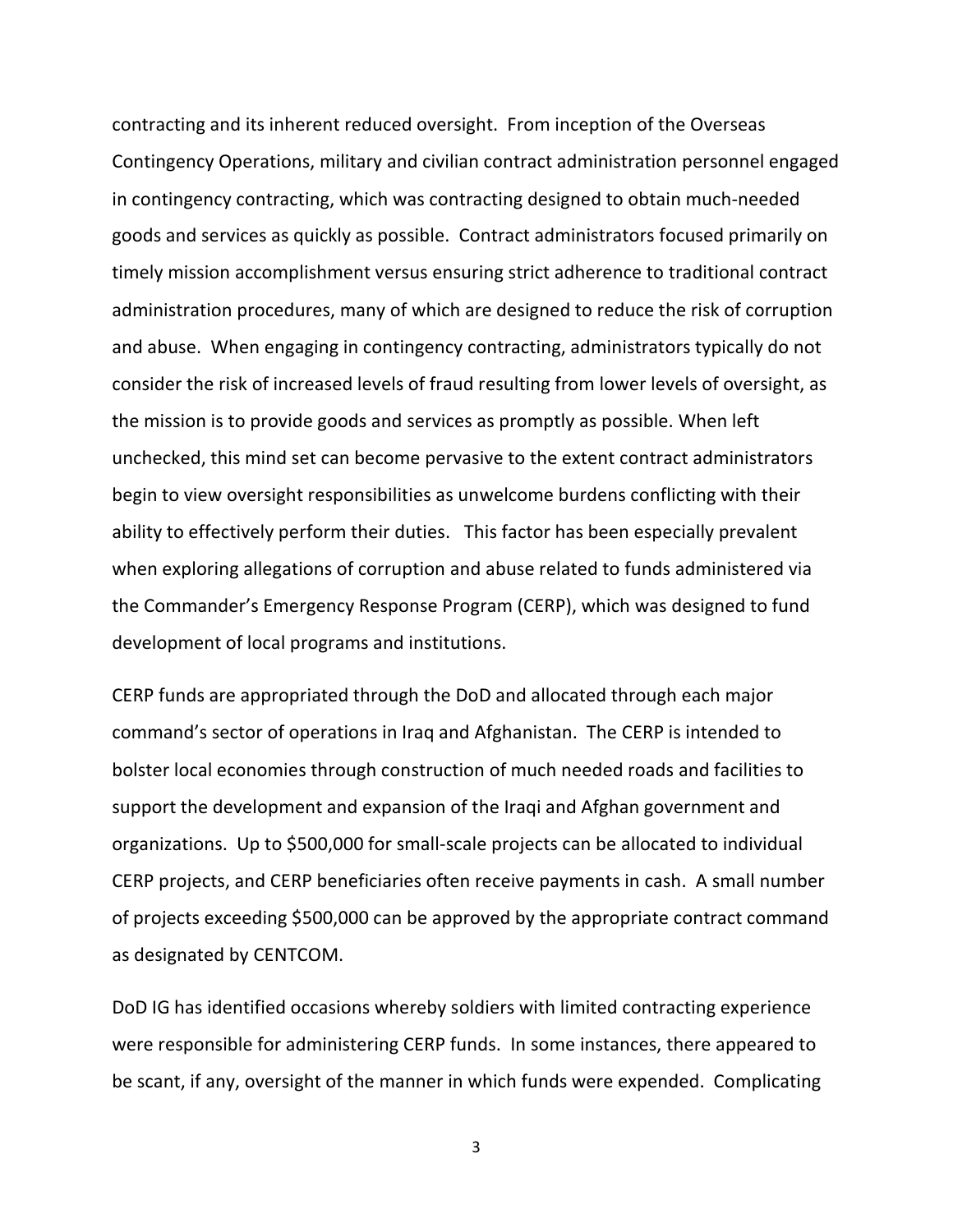matters further is the fact that payment of bribes and gratuities to government officials is a common business practice in some Southwest Asia cultures. Taken in combination, these factors result in an environment conducive to bribery and corruption.

By way of example: In 2009, DCIS and ICCTF partners discovered that two contractors with dual citizenship (U.S. and Afghanistan) approached a U.S. Army captain serving as a contracting officer's representative in Kabul, and offered to pay \$1 million in exchange for awarding a CERP project to the contractors. The CERP project calls for the construction of a road in Afghanistan. The two contractors informed the government representative they could construct the road for about \$9 million; however, they intended to bid \$18 million for the project. The government representative was offered \$1 million in exchange for awarding the project to the contractors. The contractors also threatened to use political connections to blacklist successful competitors if they did not receive the contract at issue. The government representative notified ICCFT agents, and agreed to assist in the investigation. Assistance provided by the U.S. military's Joint Contract Command (Iraq/Afghanistan) was critical to the successful outcome of this investigation. At the Command's direction and approval, a spurious contract was created and awarded to the two suspects. The legitimate contract award was delayed, which allowed agents to utilize undercover techniques to engage the suspects. On May 31, 2009, the contractors were arrested, interviewed, and transported to Bagram Air Field for transportation to the United States. The two contractors pled guilty to briberyrelated charges in the U.S. District Court, Eastern District of Virginia.

DCIS and our ICCTF partners will continue to aggressively pursue criminal allegations relating to the CERP. We will also continue to devote extensive man-hours to providing awareness briefings to new personnel assigned to administer this program.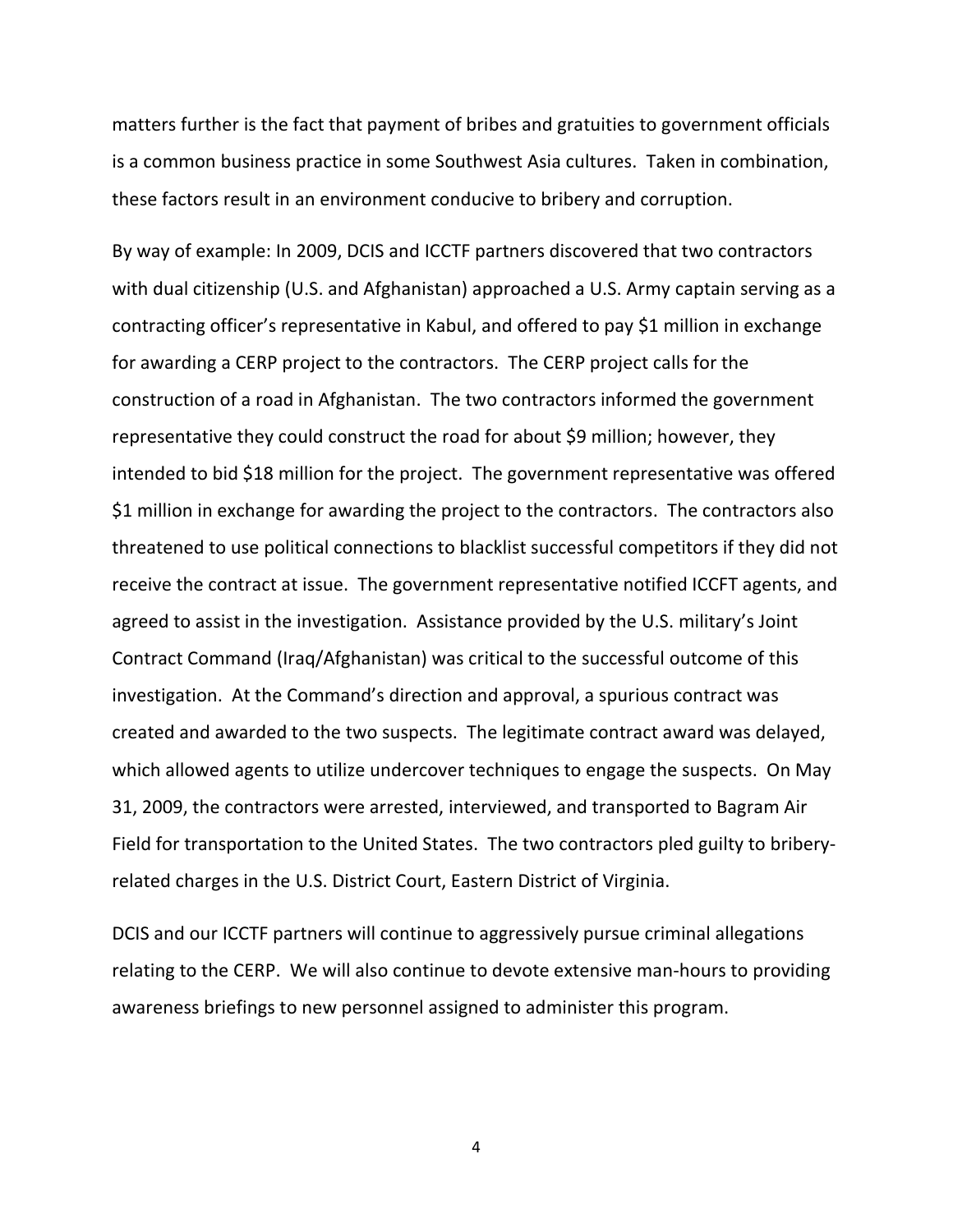#### **DCIS CASES**

As of May 1, 2010, 106 DCIS agents (approximately 33% of the DCIS workforce) are involved in investigating a total of 223 Overseas Contingency Operations (OCO) cases. The volume of criminal cases has increased by roughly 18 percent over the past year.

A significant number of investigations have focused on members of the military who engaged in criminal activity - particularly, bribery and corruption associated with the administration of their contracting duties. The majority of our OCO investigations identified crimes committed by military members and civilian contractor counterparts. Unique factors contribute towards individual military members' decisions to engage in corrupt activities. These factors can be applied to U.S. contractors as well, since in some circumstances contractors have played just as much a significant role in the contracting process as military members, and have also been subjected to the same environmental stresses related to wartime contingency operations. Some examples of these unique factors include:

• Routine exposure to offers of bribes, gratuities, and kickbacks resulting from differing cultural views regarding corruption;

• Temptation resulting from prior lack of exposure to large amounts of funds, exacerbated by the extent to which cash is utilized to conduct business;

- Perception of lax oversight;
- Personal financial hardships;
- Opportunity for personal enrichment (greed); and
- Stress and morale issues resulting from multiple deployments..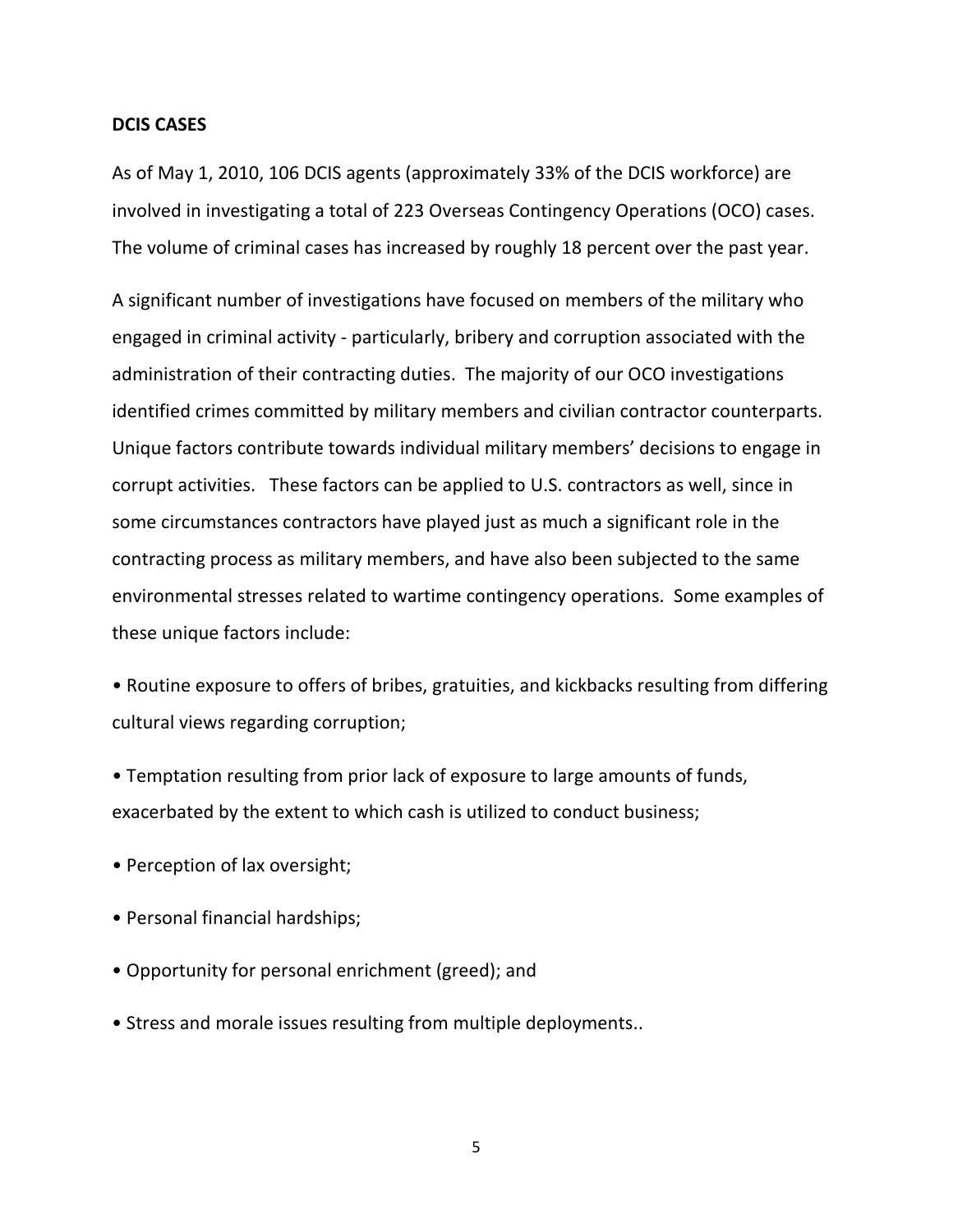Although DCIS currently keeps pace with the investigative demands in SWA, we will require more law enforcement agents to properly investigate the anticipated increase in the volume of criminal allegations resulting from the current wartime strategy. These changes impacting the investigative tempo include the anticipated troop drawdown in Iraq and increase in Afghanistan.

#### **TROOP DRAWDOWN IN IRAQ**

The administration's current plan calls for all combat troops to leave Iraq by the end of August 2010. This aggressive plan will create numerous accountability challenges for DoD, which will result in opportunities for criminal activity. A primary concern is the potential theft and/or diversion of viable military equipment that has accumulated over a seven-year period. DCIS expects much of the equipment to flow through the Defense Reutilization and Marketing Service (DRMO) in Kuwait, where it will be retrograded, transferred, or redirected to support other U.S. military priorities. DCIS will continue close coordination with appropriate DRMO personnel to ensure sensitive properties are adequately accounted for.

A secondary concern involves the potential for cost overruns and other questionable actions on the part of contractors involved in the drawdown. For example, a contractor will be responsible for providing logistic services in support of the withdrawal of theater transportation equipment, retrograding of supplies and equipment, and packaging equipment for shipment. This is a tremendous responsibility that will require an exorbitant amount of contract personnel and funding. The fact that this drawdown is being fast-tracked could potentially tax internal DoD controls.

Lesson learned: Public Warehousing Company (PWC), a logistics company organized under the laws of the Nation of Kuwait, has been the #1 logistics company supplying food to military troops in Kuwait, Iraq, and Jordan since 2003. During November 2009, PWC was indicted by a federal grand jury in the Northern District of Georgia on multiple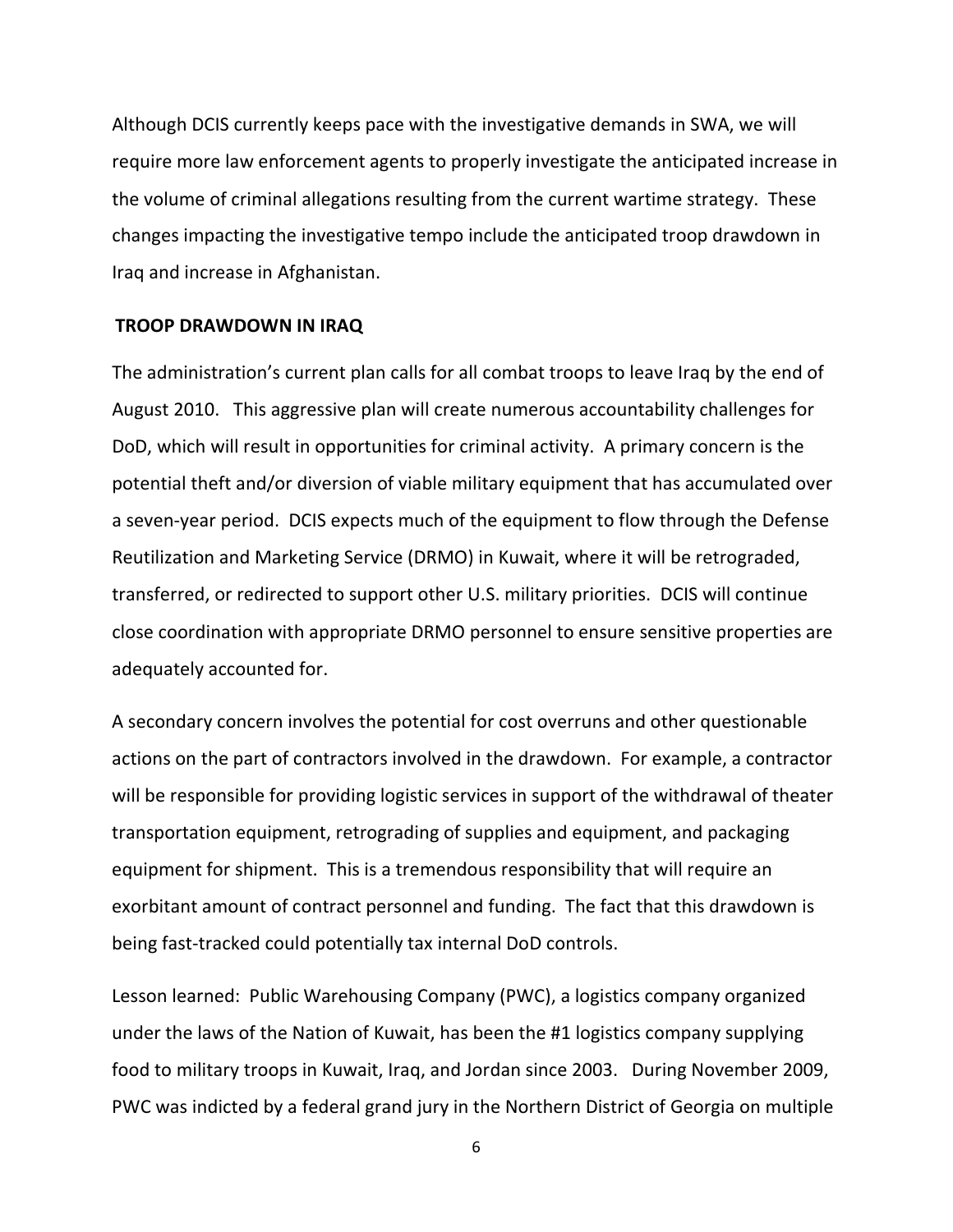charges of conspiracy to defraud the United States, committing major fraud against the United States, making false statements, submitting false claims and wire fraud. All of the charges concern multi-billion dollar contracts issued by the Department of Defense. PWC offered proposals and was awarded Prime Vendor contracts over a 7 year period. Each of these contracts was for the provision of food and other items to military customers in the Middle East, including Iraq, Kuwait and Jordan. PWC has been paid over \$8.5 billion for the contracts. The conspiracy alleges PWC provided false invoices and statements to the Defense Supply Center Philadelphia, a troop support component within the DoD.

#### **NEW STRATEGY IN AFGHANISTAN**

In December 2009, a new strategy was announced with respect to Afghanistan. Two components of this strategy that will influence DCIS' ability to effectively counter fraud, waste, and abuse in Afghanistan are:

(1) A surge of 30,000 U.S. Troops into Afghanistan. This increase will place additional stress on a contracting command that is struggling to keep pace with current demands. If history dictates, attempts to expedite the development of transportation and facility infrastructures in an effort to support the surge could result in less than optimum contracting practices and opportunities for fraud and kickback schemes;

(2) Efforts to accelerate training of the Afghan National Security Forces (ANSF) – specifically, the Afghan National Army (ANA) and Afghan National Police (ANP). Department of State currently administers existing security forces training contracts; however, DoD's Combined Security Transition Command-Afghanistan, (now known as NATO Training Mission – Afghanistan/Combined Security Transition Command-Afghanistan), will eventually administer an \$800 million contract under a new DoD task order. DoD anticipates awarding the contract in 2010. DoD oversight of this program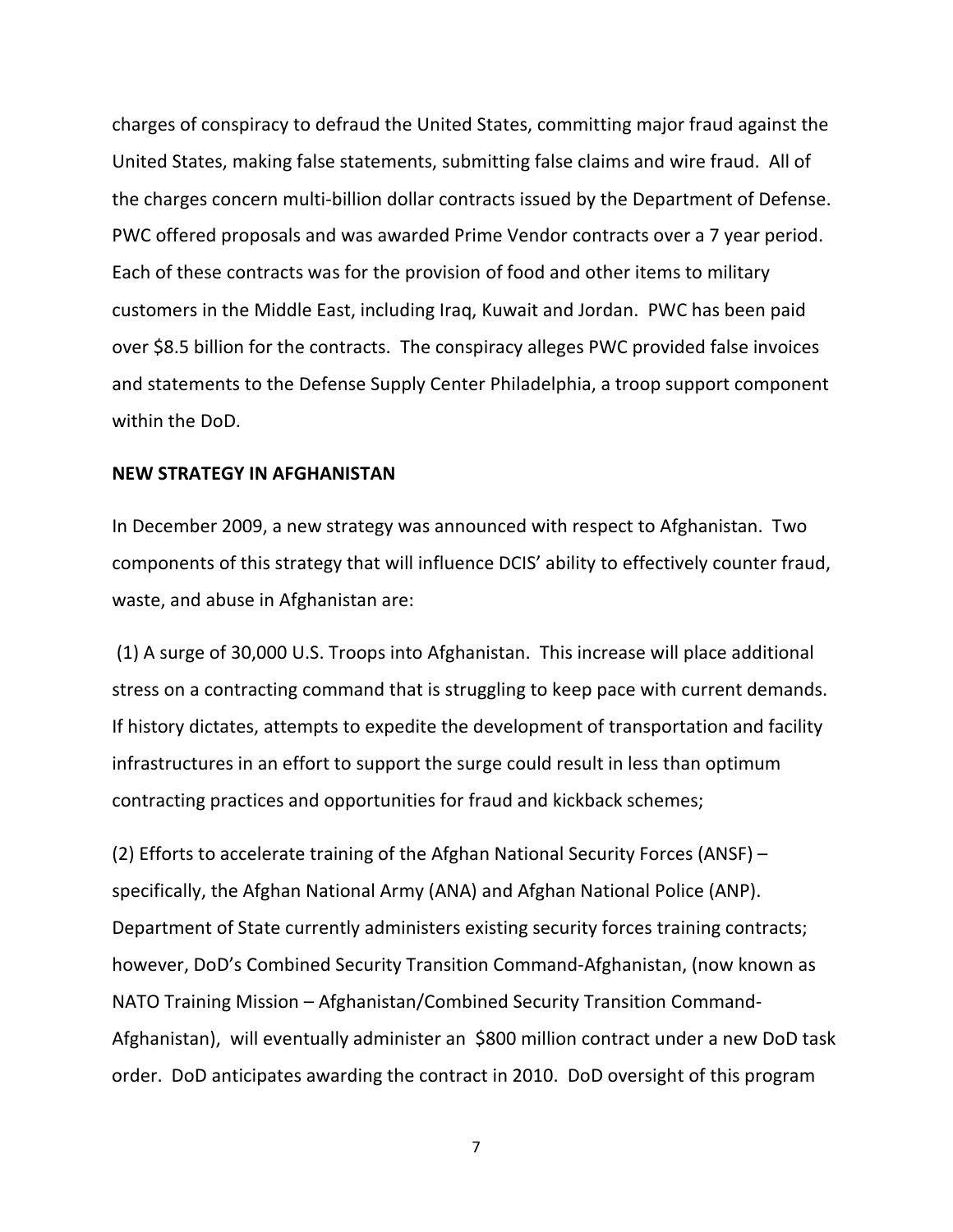will be heavily scrutinized given challenges associated with ensuring accountability of security forces training funds. DoD IG will need to actively monitor efforts in an attempt to deter, detect and counter fraud, waste, and abuse.

#### **FUTURE ACTIONS**

The significance and number of challenges that face a fraud and corruption investigations program in a war zone have been extensive. These challenges include: the complexity of the fraud or corruption schemes, the multi-national and multi-cultural aspect of investigations, and the necessity to work with foreign governments and foreign security forces. Also, criminal activity often crosses multiple venues, with actions in furtherance of criminal ventures occurring in Southwest Asia, the United States, and numerous other countries. Other complications include intricate logistics, use of translators, evaluation of foreign evidence, and hefty costs associated with deploying civilian criminal investigators for extended periods of time. Added to these are the restrictions and dangers associated with operational tempo and persistent insurgent activity, the difficulties in locating witnesses who redeploy or leave military service, and precautionary transportation restrictions imposed by the U.S. Forces. Despite these challenges, DCIS and its law enforcement partners have assertively pursued the important mission to investigate DoD-related criminal activity concerning fraud and public corruption. We stand committed to devoting substantial resources to projects and investigations designed to reactively and when possible, proactively, identify fraud, waste, and abuse relating to SWA.

A case example highlighting multi-national aspects affecting the development of these complex criminal investigations involved a former civilian employee working as a contracting officer for the DoD. The subject, a former resident of Kuwait City, Kuwait, and dual U.S./Ghanaian citizen, eventually admitted he failed to report \$2.4 million in taxable income while serving in Kuwait as a contracting officer for the Department of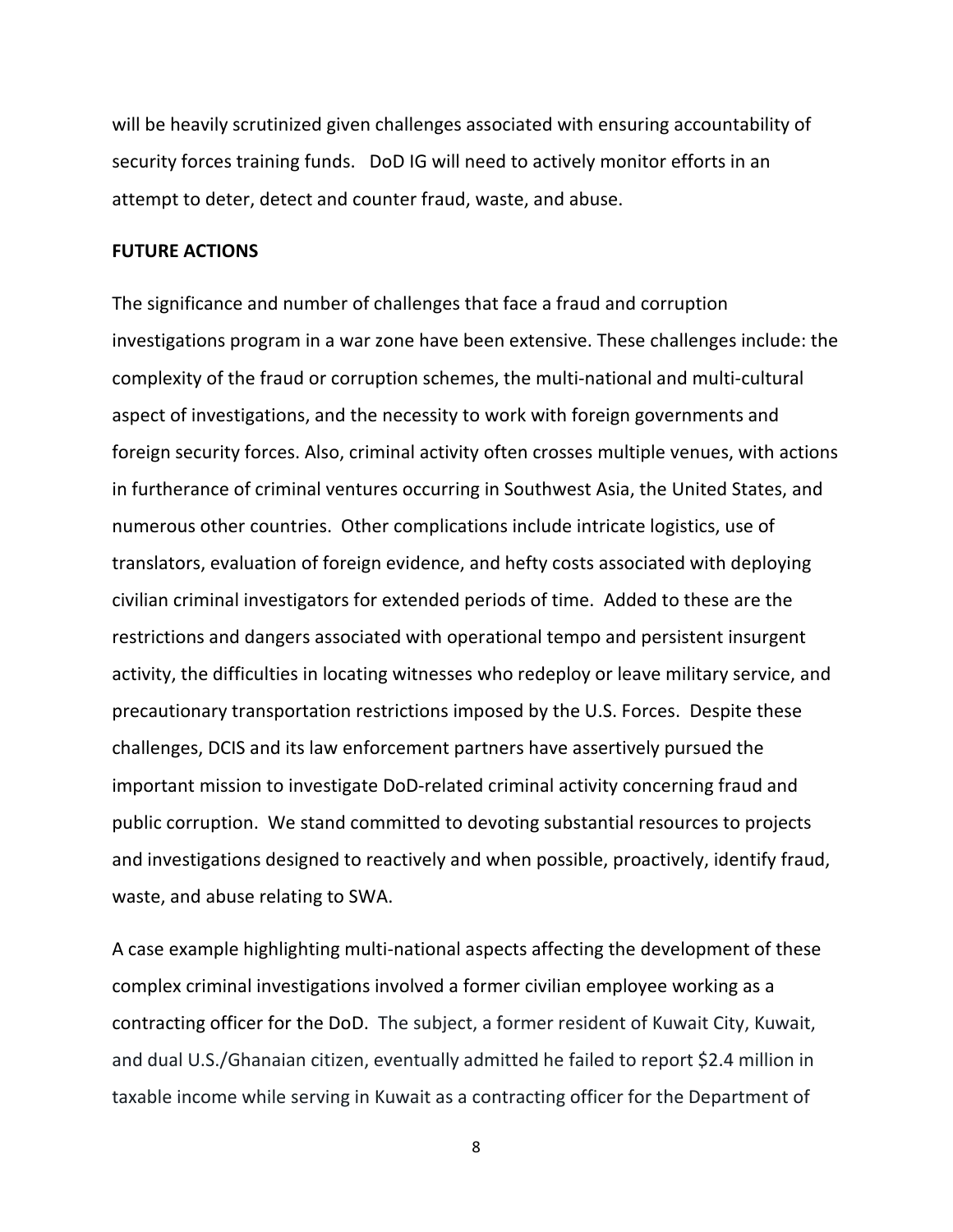Defense. The individual worked on detail from 2002 until 2007 at Camp Arifjan, Kuwait. He also admitted he failed to report his ownership interest in foreign bank accounts in five different countries, including Ghana, Switzerland, the Jersey Channel Islands, the Netherlands and the United Kingdom. These accounts were used to help conceal his unreported income, and to send and receive wire transfers totaling more than \$3.5 million. He was sentenced in U.S. Court, District of Columbia to 110 months in prison and ordered to pay a \$1.6 million fine for filing false tax returns.

#### **UNIFORM CODE OF MILITARY JUSTICE (UCMJ)**

As previously mentioned, DCIS special agents and partner agencies serving in Southwest Asia work under the auspices of the ICCTF, which is closely aligned with the U.S. Department of Justice. The majority of investigations conducted by DCIS in Southwest Asia are prosecuted by the Department of Justice. Upon receiving criminal allegations, Department of Justice representatives and military prosecutors (typically, representatives from the U.S. Army Judge Advocate General's Corps) normally engage in consultations regarding whether charges should be pursued by court-martial under the Uniform Code of Military Justice or through the Federal district court system. In many circumstances, UCMJ charges levied against members of the military result in courtmartial penalties that significantly exceed sentences handed down in the Federal district courts system, arguably providing a greater deterrent effect. Prosecutors, however, are prone to pursue charges via Federal civilian courts when the investigation targets military members and civilian contractor personnel. Also, using district courts allows investigators to work in conjunction with the Department of Justice to forfeit the proceeds of crime and other assets relied upon by criminals and their associates to perpetuate fraudulent activity. This option is not generally available when pursuing charges under the UCMJ.

#### **MILITARY EXTRATERRITORIAL JURISDICTION ACT**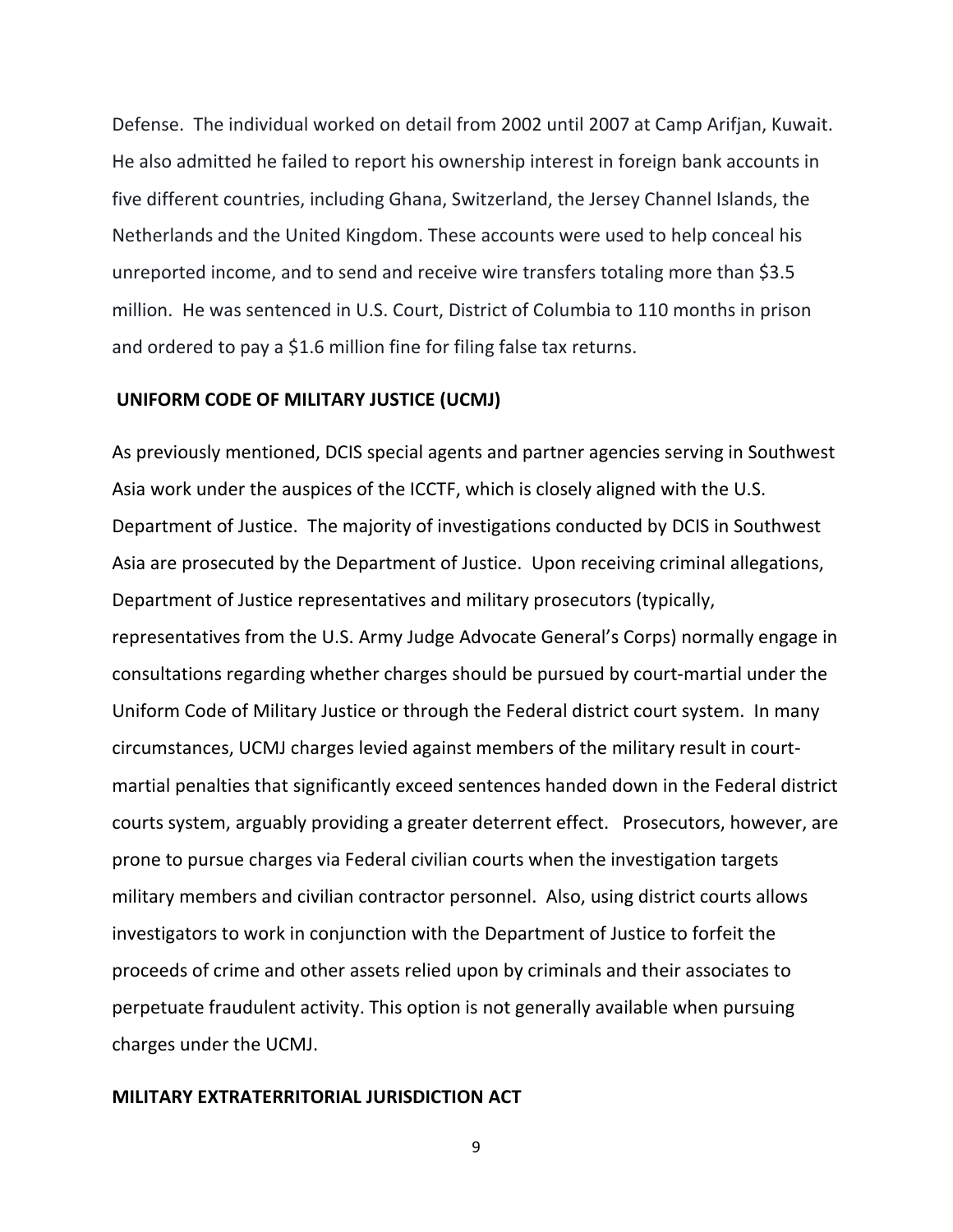The Military Extraterritorial Jurisdiction Act (MEJA) was initially intended to allow for criminal prosecution of DoD civilian employees , DoD contractors military personnel, their family members, and civilian contractors directly supporting DoD missions overseas. The act was amended to allow for prosecution of contractors employed by other Federal agencies in support of DoD missions overseas. Although MEJA affords law enforcement agencies important authorities required to ensure contractor accountability, prosecutions related to the act have been limited. The majority of MEJA prosecutions pursued by the Department of Justice have focused on "general crimes" (crimes against persons and property, e.g., assault, rape, murder, theft) committed by civilian and contractor personnel assigned to Southwest Asia versus significant corruption and fraud allegations of the nature investigated by DCIS and other members of the International Contract Corruption Task Force. However, we are hopeful that MEJA charges will become more commonplace as prosecutors become increasingly familiar with provisions of the Act. Further, prosecutors may forego pursuing contractors accused of fraud and corruption violations via MEJA when offenders are citizens of the host nation. In such instances, prosecutors attempt to work in conjunction with the host nation's legal system barring unusual circumstances.

### **DFAS ROME PROJECT**

DCIS, the Defense Finance and Accounting Service (DFAS), and DoD IG's Audit component, assisted by the Defense Contract Audit Agency, the U.S. Army Audit Agency, and the FBI, continue to engage in a proactive project involving analysis of more than \$10 billion in Iraq payment vouchers stored at DFAS facilities in Rome, NY. Many of the vouchers relate to transactions carried out by the Army shortly after initiation of the global war on terror. During this period, the Army was operating in contingency contracting mode. The primary goal of this project is to identify fraudulent activity related to the war effort through utilization of data mining techniques; however,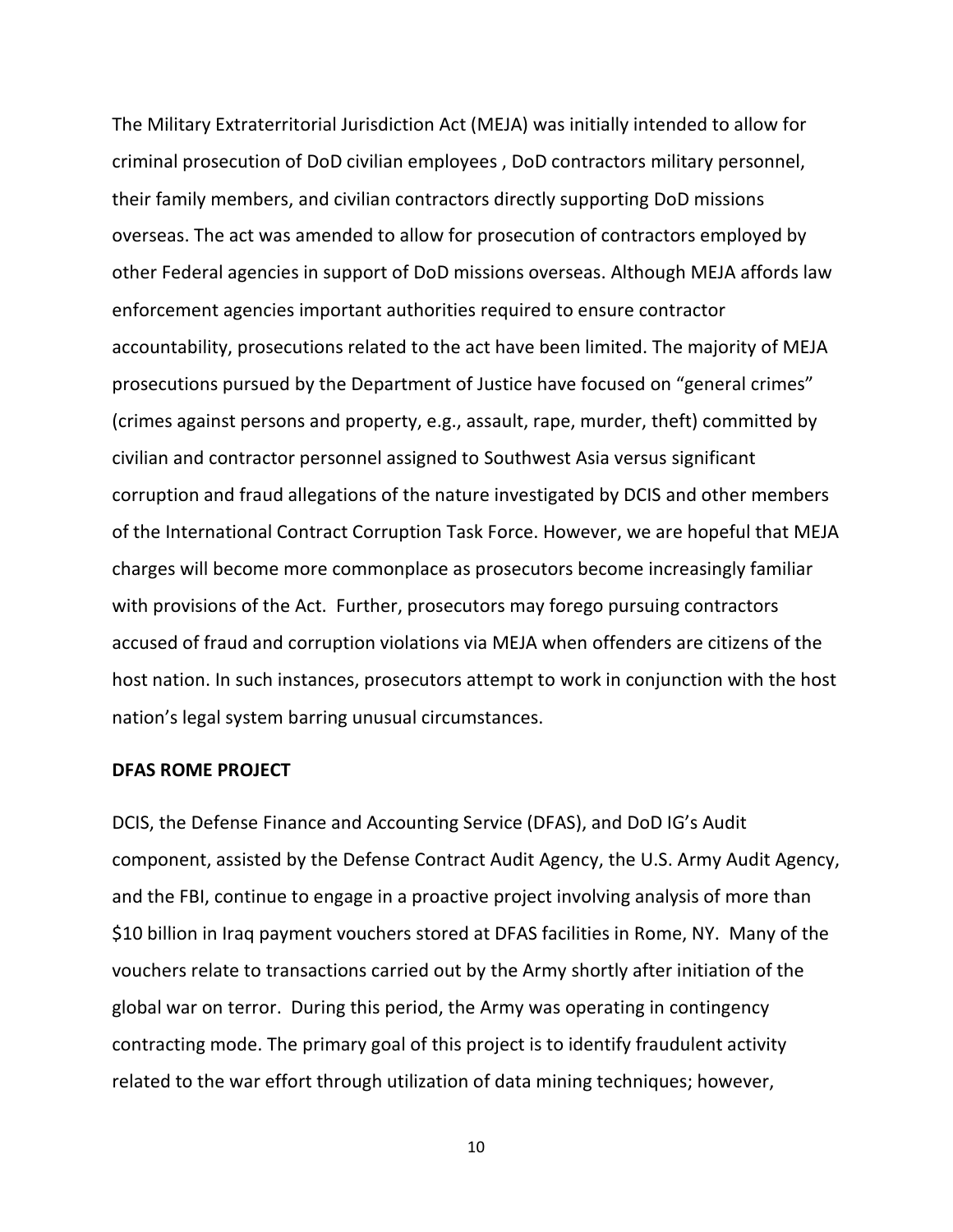haphazard record keeping by administrators responsible for overseeing purchases has made it nearly impossible for investigators and auditors to assess the legitimacy of certain acquisitions.

#### **MANDATORY DISCLOSURE RULE**

A final rule regarding mandatory disclosure of fraudulent activities by government contractors went into effect on December 12, 2008. Efforts regarding this rule were strongly championed by the Department of Justice, Inspectors General, and law enforcement agencies. The rule amended the Federal Acquisition Regulation (FAR) to establish mandatory disclosure requirements for violations of federal criminal laws and also for violations of the civil False Claims Act by Federal government contractors and subcontractors. The rule requires a contractor or subcontractor to make a disclosure if it has "credible evidence" of a violation. The rule also requires government contractors to establish a business ethics awareness and compliance program, and it mandates the minimum requirements of an internal control system. The rule adds to the potential causes for suspension and debarment the failure to timely disclose potential violations of criminal law and potential violations of the civil False Claims Act, as well as significant overpayments. Of course, beyond suspension and debarment, a company that knowingly fails to disclose a violation exposes itself to enhanced criminal sanctions.

Although this requirement should help to promote ethical contracting practices, its execution has caused a workload increase for investigators and prosecutors (181 disclosures since December 2008). A greater revelation of misconduct under the rule has brought more investigations and prosecutions. As such, additional law enforcement agents will be required to investigate the crimes and conduct verification investigations when contractors are allowed to conduct their own inquiries.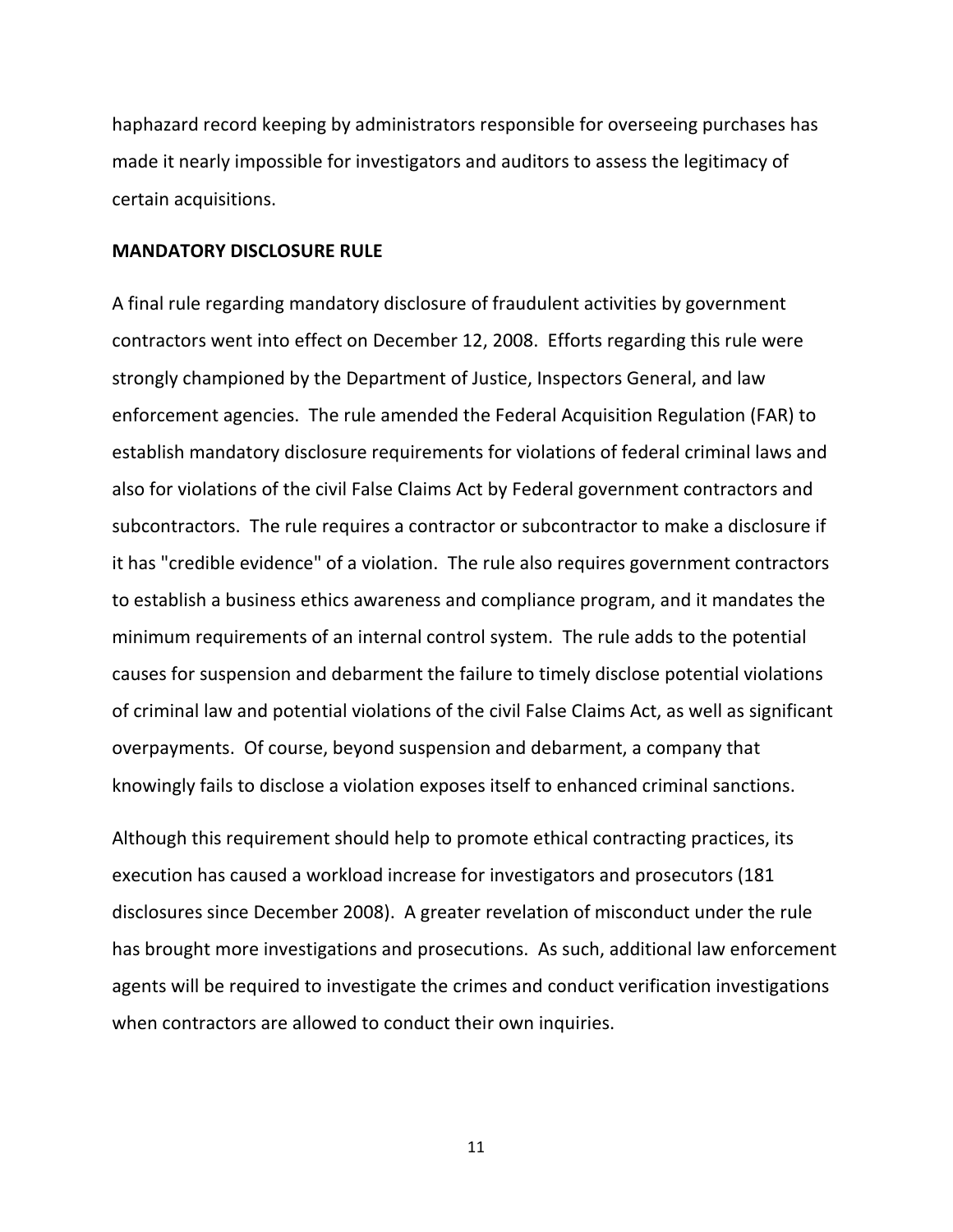#### **ADMINISTRATIVE REMEDIES**

DCIS is fully committed to holding individuals and companies responsible for unscrupulous activities that impact DoD. Although criminal prosecution is a top priority, special agents do not lose sight of their ultimate responsibility: protecting the Government's interests. As previously noted, various obstacles can interfere with the Government's ability to successful investigative and prosecute offenders. When this occurs, DCIS attempts to ensure appropriate administrative actions are taken, to include suspension or debarment of contractors, levying of administrative fines and penalties, etc. By way of example, during October 2009, the DCIS Kabul Resident Agency initiated an investigation into allegations that an Afghanistan company stole construction equipment valued at \$102,000 from a project site in Mazar-e-Sharif, Afghanistan. The company also allegedly failed to pay its subcontractors for work performed in excess of \$1.2 million, and fraudulently billed the U.S. Army Corps of Engineers (USACE) in excess of \$555,807 for spare parts never received. USACE previously awarded the company a \$12.6 million contract for the building of an Afghan National Police site. Our investigation determined that the company entered in a joint venture agreement with a South Korean company to complete this task. Although the investigation did not warrant prosecution, DCIS continued to coordinate with USACE so as to ensure administrative action was taken. During February 2010, in accordance with the Federal Acquisition Regulation, USACE notified the two companies that the U.S. Government considers them to be indebted to it in the amount of \$1,881,877.

#### **CLOSING & PLANS FOR ADDITIONAL CONTINGENCY OPERATIONS OVERSIGHT PROJECTS**

As the Department of Defense's principal oversight agency, DoD IG is committed to providing effective and meaningful oversight in Southwest Asia. Our priority is to assist DoD and the Congress by identifying and deterring waste, fraud, and abuse involving